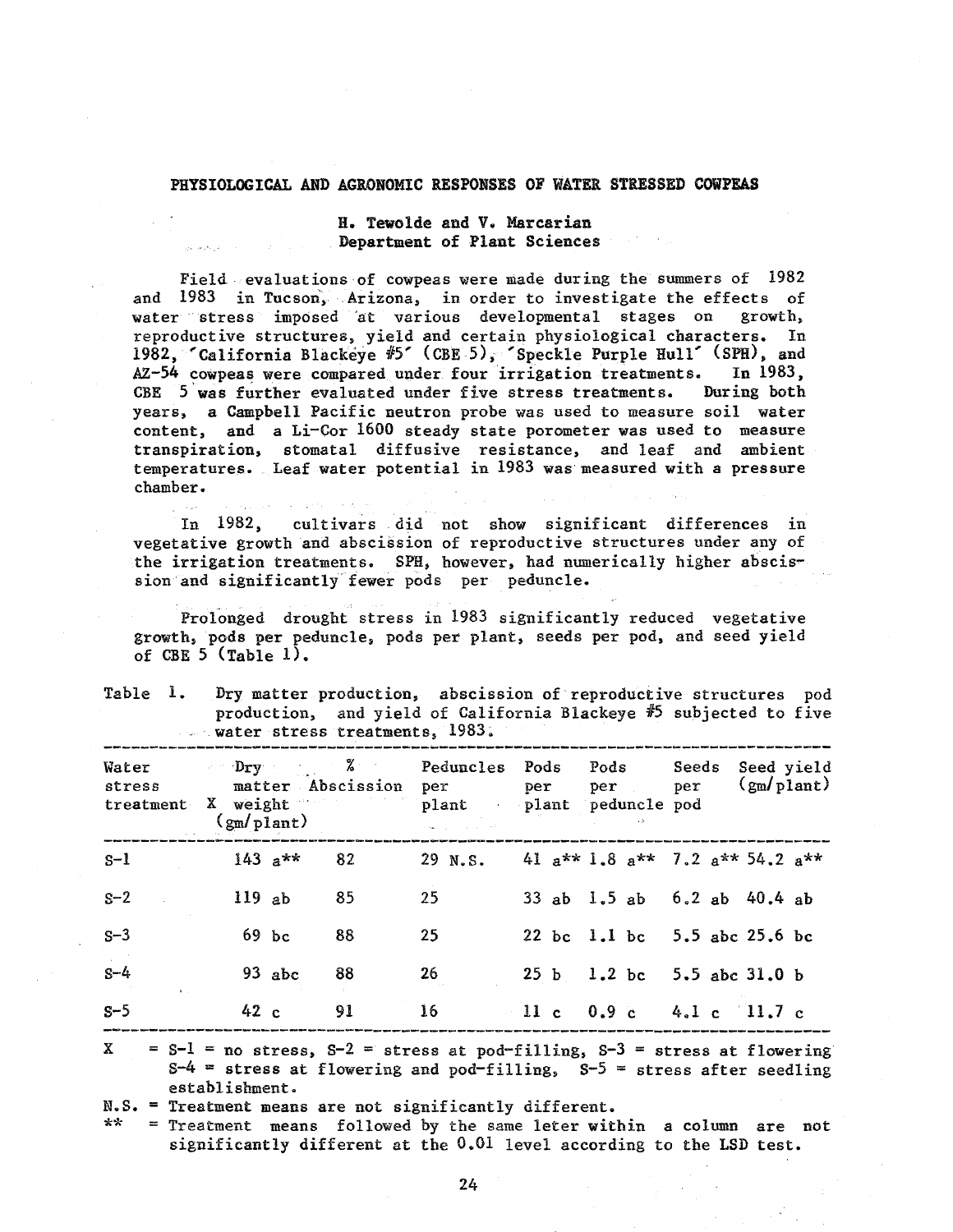Reduction of peduncles per plant and increase of reproductive structure abscission due to water were not significant.

Cowpea plants during both 1982 and 1983 depleted soil water from the profile as deep as 120 cm depending on the planting density and availability of moisture in the upper profile. No depletion occurred deeper than 90 cm in 1933 when adequate water was applied and plant density was not as high as in 1982.

Cultivars in 1982 exhibited some differences in stomatal resistance, transpiration, and leaf temperature. With optimal irrigation, stomata of SPH remained more open and transpired more than either CBE 5 or AZ-54. When stressed, stomata of SPH were more resistant to water vapor diffusion than that of the other two cultivars. Leaf temperatures were highest for AZ-54 when plants were adequately irrigated. Leaf temperature of CBE 5, which had the lowest transpiration rate, was as low as that of the high transpiring cultivar, SPH. When water stressed, CBE 5, which was intermediate in transpiration, had the lowest leaf temperature. This indicates that CBE 5 has leaf temperature regulating mechanisms that are either lacking or less expressed in the other two cultivars.

Statistical comparison of treatments in 1983 indicated that water stress significantly affects transpiration rate, stomatal diffusive resistance, and leaf temperature of CBE 5. Prolonged stress in some instances reduced transpiration as low as 20 percent of the non-stressed plants, and diffusive resistance of adequately irrigated plants was as low as 8 percent of the most stressed plants. Leaf temperature differences between well-irrigated and non-irrigated plants were as high as 4 degrees C. Depending on the level of soil moisture and transpiration rate, leaves of well-irrigated plants were cooler than the air temperature by  $l$  to  $3.5$  degrees. Leaf temperatures of stressed plants, on the other hand, were higher or lower than the air temperature by not more than 0.5 degrees. In 1982, transpiration tended to increase and leaf temperature and diffusive resistance values tended to decrease over the season (Fig. 1.) Although, this was not observed in 1983, well-watered plants had the highest transpiration and the lowest diffusive resistance values late in the season. The variation in transpiration rate for the most stressed CBE 5 plants was not large.

Leaf water potentials measured with the pressure chamber were significantly different for water stressed and non-stressed plants. The differences, however, were not large. Decrease in water potential due to progressive stress was also small.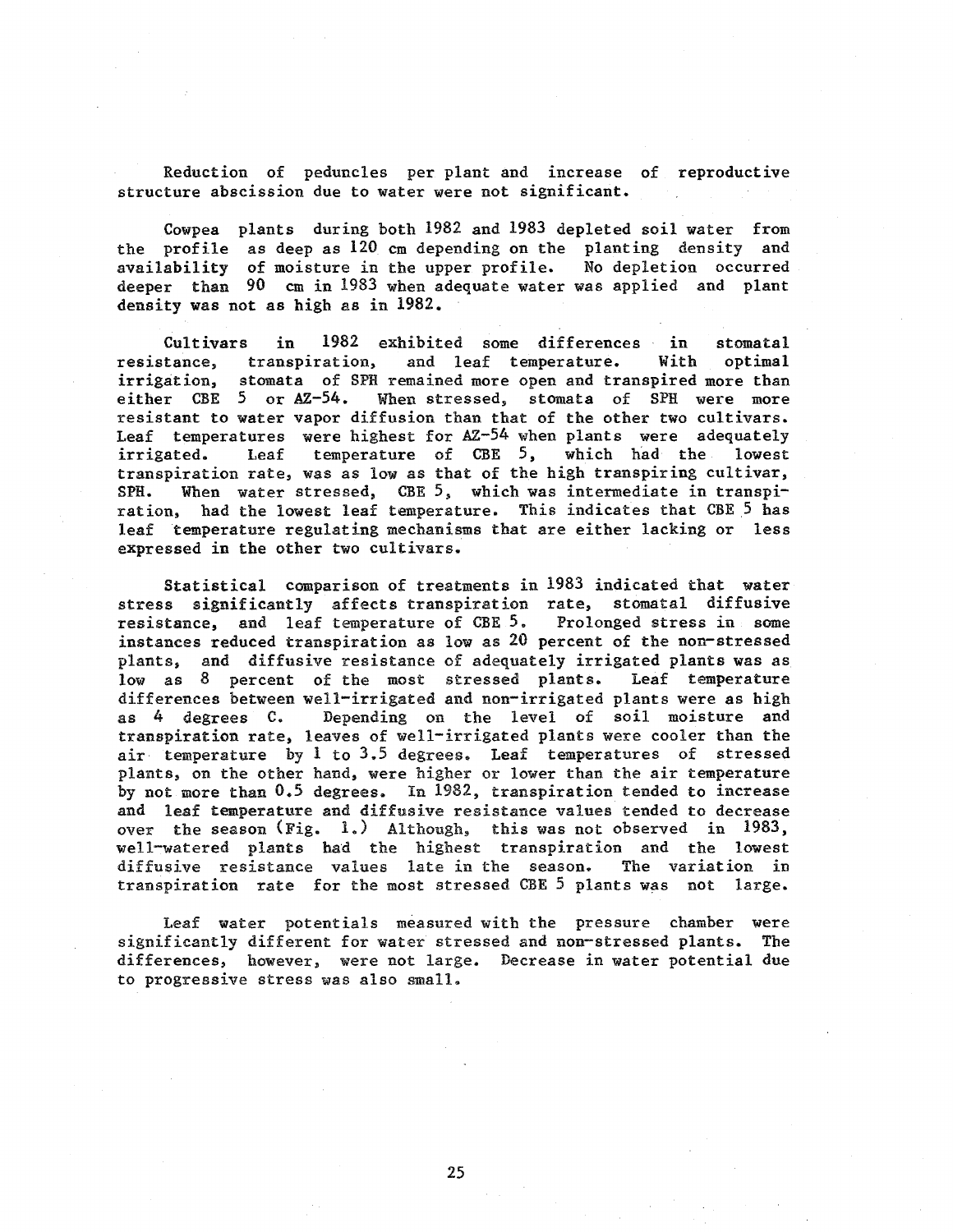Unlike drought tolerant crops such as sorghum that survive reduced tissue water status, the stress resistance mechanism of cowpeas appears to be avoidance of reduced tissue water. Results in this study, generally, indicate that water stressed plants can maintain high tissue<br>water by closing stomata and reducing transpiration. Smaller water by closing stomata and reducing transpiration. evaporative surface as a result of reduced growth (Turk et al., 1980; Hall and Schulze, 1980), and leaf angle change in response to the direction of solar radiation (Shackel and Hall, 1979) when plants are water stressed also appear to contribute to the avoidance of tissue<br>water loss. These drought avoidance characteristics, however, seem to These drought avoidance characteristics, however, seem to occur at the expense of growth and yield.

## References

Hall, A. E., and E. D. Schulze. 1980 Drought effects on transpiration and leaf water status of cowpea in controlled environments. Aust. J. Plant Physiol. 7:141-147.

Shackel, K. A., and A. E. Hall. 1979. Reversible leaflet movements in relation to drought adaptation of cowpeas, Vigna unguiculata (L.) Walp. Aust. J. Plant Physiol. 6:265-276.

Turk, K. J., A. E. Hall, and C. W. Asbell. 1980. Drought adaptation of cowpea: II. Influence of drought on plant water status and relations with seed yield. Agron. J. 72:421-27.